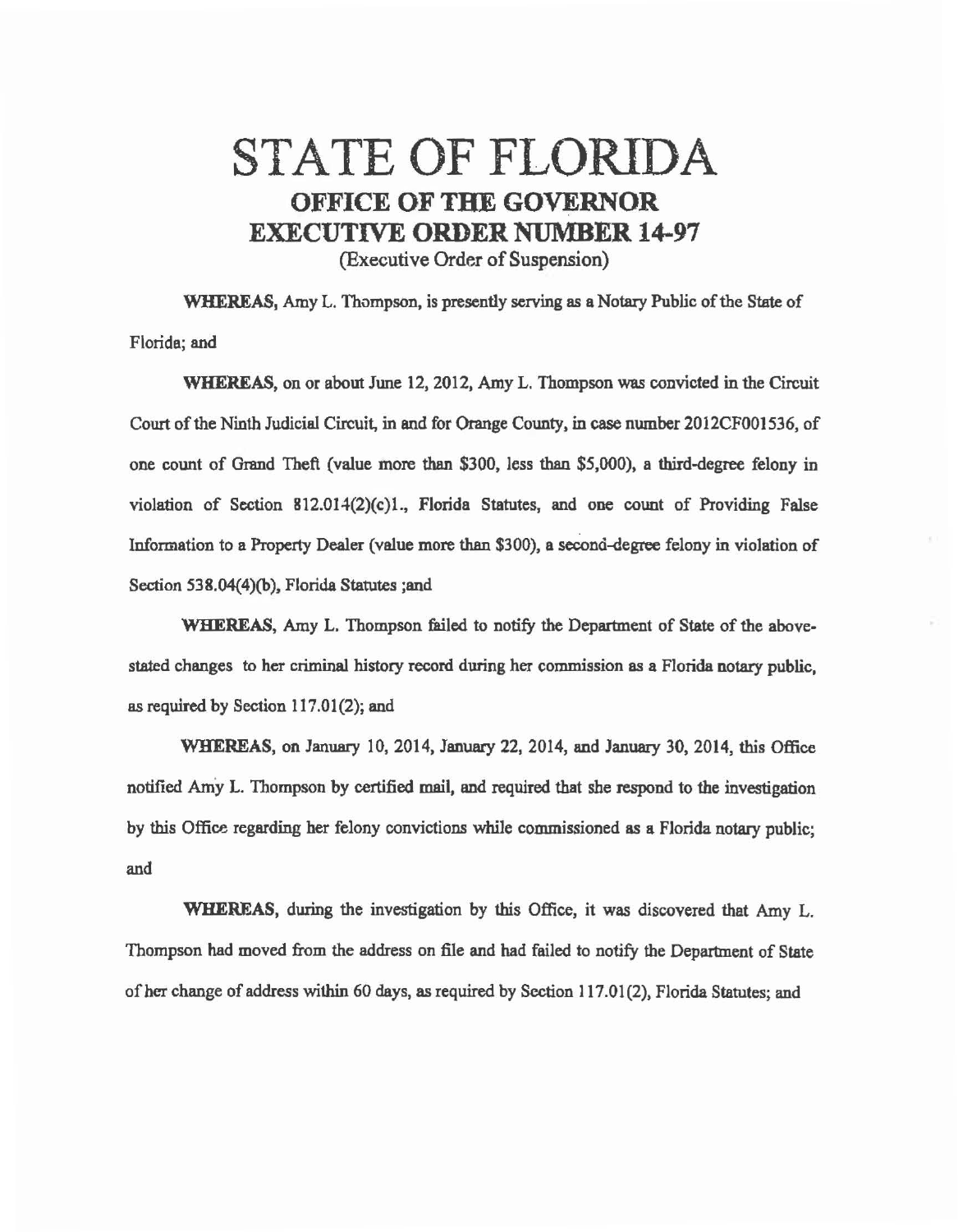WHEREAS, to date, this Office has not received the required response from Amy L. Thompson; and

WHEREAS, the Governor is authorized by Article IV, Section 7 of the Florida Constitution to suspend from office by executive order an appointed public official for the commission of a felony; and

WHEREAS, it is in the best interests of the citizens of the State of Florida that Amy L. Thompson be immediately suspended from the public office, which she now holds, upon the grounds set forth in this Executive Order;

NOW, THEREFORE, I, RICK SCOTT, Governor of Florida, pursuant to Article IV, Section 7 of the Florida Constitution and Section 117.01(4), Florida Statutes, find and state as follows:

- A. Amy L. Thompson is a duly appointed Notary Public of the State of Florida, pursuant to Section 117.01, Florida Statutes.
- B. Amy L. Thompson is commissioned as a Florida notary public from October 6, 2010, through October *5,* 2014.
- C. Amy L. Thompson was convicted of two felonies in Orange County in 2012, while commissioned as a Florida notary public.
- D. Amy L. Thompson failed to notify the Department of State of the changes to her criminal history record following her felony convictions in Orange County in 2012, as required by Section 117.01(2), Florida Statutes.
- E. Amy L. Thompson failed to notify the Department of State within 60 days of her change of address, in violation of Section 117.01(2), Florida Statutes.